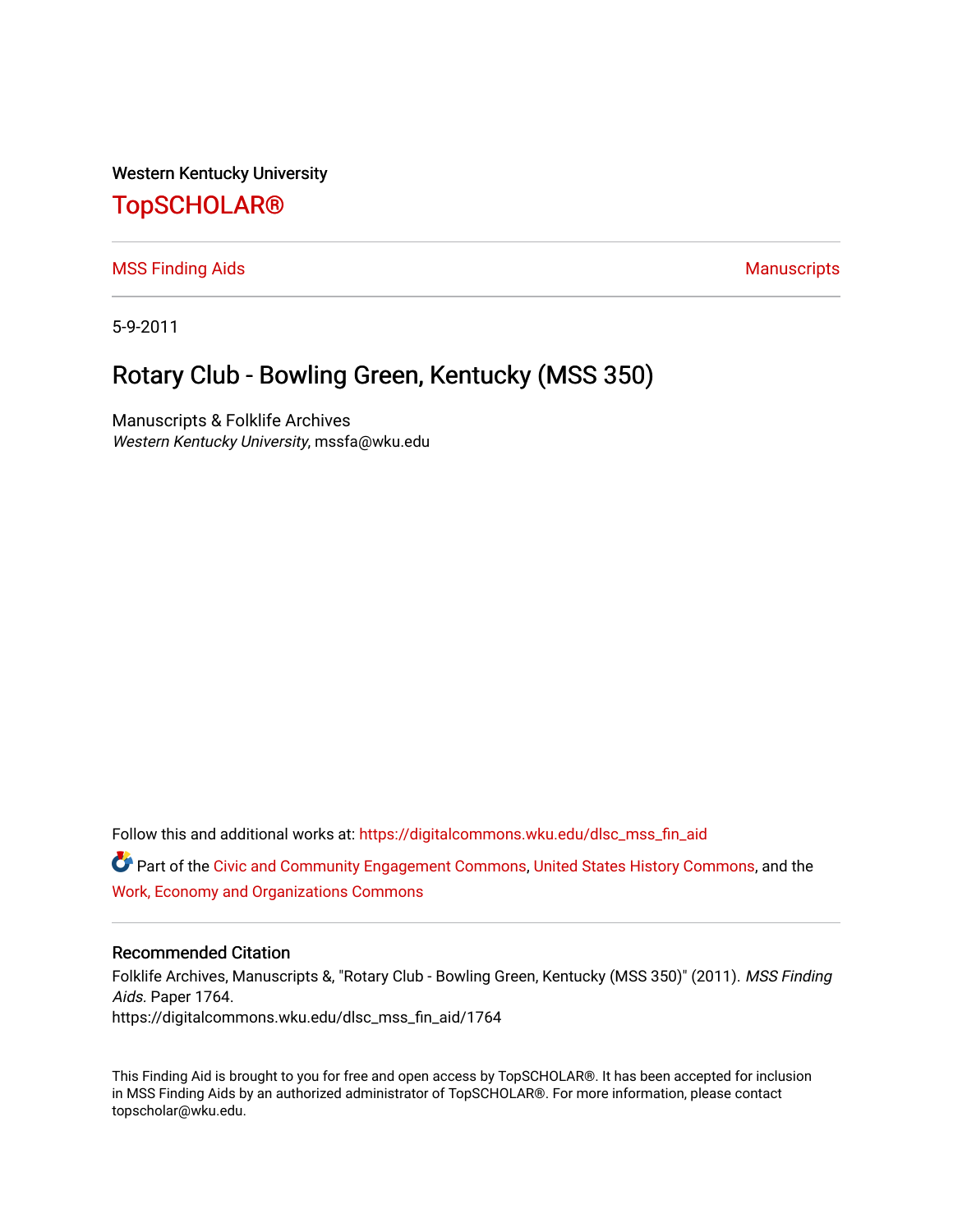Manuscripts & Folklife Archives Department of Library Special Collections Western Kentucky University Bowling Green, KY 42101-1092

#### *Descriptive Inventory*

#### **MSS 350 ROTARY Club – Bowling Green, Kentucky**

20 boxes. 141 folders. 8,342 items. 1920-2020. Originals, photocopies, typescripts, photos, video cassette recordings, compact discs, DVDs

2010.150.1

#### *ORGANIZATIONAL HISTORY*

Considered by many to be the world's first service club, Rotary International was founded in Chicago in 1905 by attorney Paul P. Harris and three friends. Harris conceived of a different type of businessmen's club, a fellowship which would limit its membership to one man from each business or profession. The name Rotary was derived from the club's early practice of rotating meeting places among members' businesses. The organization grew until by 1925 there were 2,000 clubs worldwide. By the early 21<sup>st</sup> century, more than one million Rotarians, both men and women, belonged to over 32,000 clubs in over 200 countries.

The Rotary Club of Bowling Green, Kentucky was organized 1 September 1920 with 15 charter members. Prominent banker J. Whit Potter served as the first club president. Thoughout its history the Bowling Green club has endeavored to implement the mottoes that Rotary International had adopted by 1912: "Service above self" and "They profit most who serve best." The members have had a long association with the Salvation Army, ringing bells and attending kettles during the Christmas season. The club has advocated for community improvements such as roads, an airport, and a new hospital. One of its earliest projects was to support the elimination of a cobblestone section of the Dixie Highway north of Warren County and to financially aid in its paving. The group has been active in serving area youth through the acquisition of land for a Boy Scout Camp, and the establishment of a local crippled children's clinic. In the area of education, the Rotarians have sponsored a rural school survey, school lunch program, and scholarships to Western Kentucky University. In 1991 the club adopted its first class through the Adopt-a-Class program which provides the mentoring of at-risk students by club members as well as financial aid for college. Also in 1991 the first woman was elected to the club as well as the first non-Caucasian. J. Lewie Harman, Sr., wrote *A Brief Sketch of the Bowling Green Rotary Club* in 1955 on the occasion of Rotary International's golden anniversary. Another account of the club's activities may be found in Larry J. Pack's 2010 volume *Service above Self: a History of the Bowling Green Rotary Club and the City That Made It All Possible*.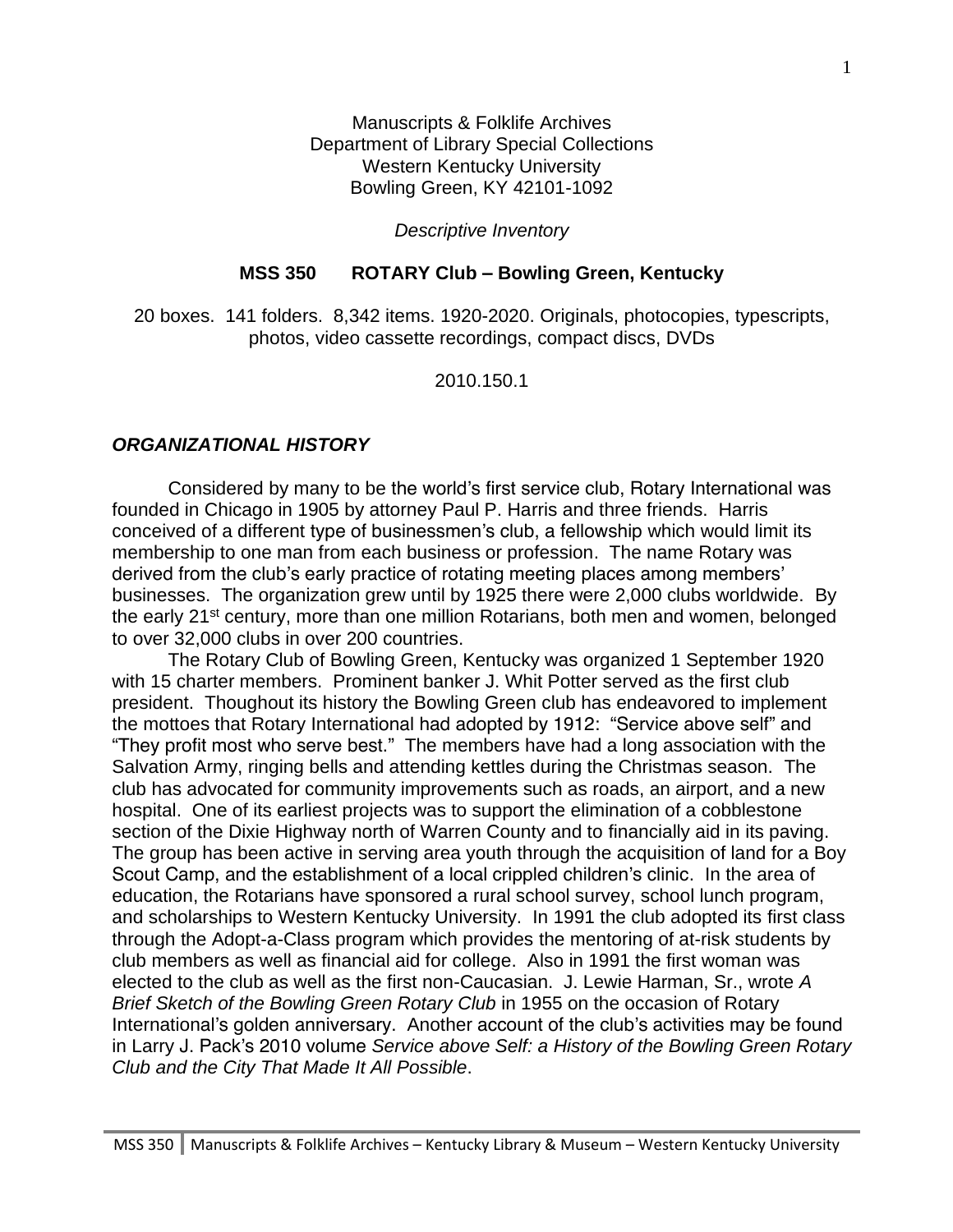### *COLLECTION NOTE*

The items in this large collection have been organized into three series. **Series I Administrative Papers** is by far the largest series consisting of eleven subseries housed in thirteen boxes: Founding documents, Minutes of the club, Minutes of the Board of Directors, Correspondence, Committees, Projects, Reports, Programs, Resolutions, History, and Membership. Folders dedicated to specific club projects, such as the Kentucky Society for Crippled Children and Adopt-a Class, can be found in Series I, Subseries 5, Box 1. In addition to the information contained in this box, other items related to club projects will be found in the minutes, correspondence, and news clippings. The membership forms, which include proposal, application, and termination forms, were arranged first (for ease of storage), on the basis of dimensions then, alphabetically. The larger forms and more recent ones ( $8\frac{1}{2}$  x 7) will be found in Series I, Subseries 10, Box 1, Folder 12. The smaller forms and older ones (5  $\frac{1}{2} \times 3 \frac{1}{2}$  in.) are housed in appropriately sized boxes, Series I, Subseries 10, Box 2 and Box 3. The membership materials were not numbered, because of number of items and due to the evolving nature of membership records. **Series II Publications** includes newsletters from the Bowling Green club as well as district newsletters, and books and pamphlets published by Rotary International. Among the items in **Series III Miscellaneous** are certificates and awards, newspaper clippings, and photographs. The clippings constitute an entire box, Series III, Subseries I, Box 1, and were published in Bowling Green's *Park City Daily News* or *Times-Journal* unless otherwise indicated.

#### *SHELF LIST*

| <b>BOX1</b>        |                                                        |           | 1 item    |
|--------------------|--------------------------------------------------------|-----------|-----------|
| Folder 1           | Inventory                                              |           | 1 item    |
| <b>SERIES I</b>    | <b>Administrative papers</b>                           |           |           |
|                    | <b>SUBSERIES 1a Founding documents</b>                 |           |           |
| Box 1              | <b>Founding documents</b>                              | 1924-2014 | 9 items   |
| Folder 1           | Articles of incorporation,<br>constitution, and bylaws | 1924-2014 | 9 items   |
| <b>SUBSERIES 1</b> | Minutes of the club                                    | 1920-1961 | items     |
| Box 1              | <b>Minutes</b>                                         | 1920-1938 | 781 items |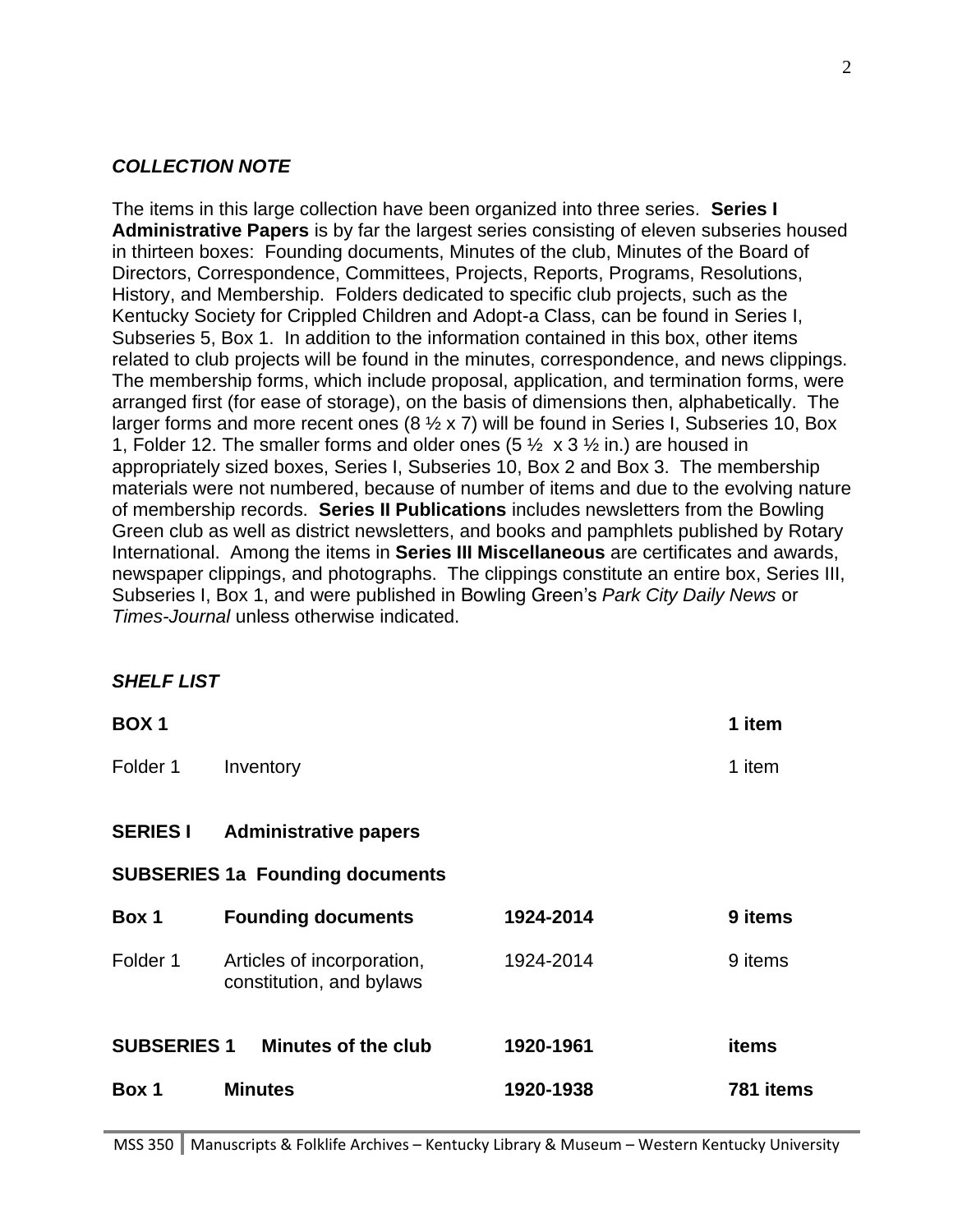| Folder 1            | <b>Minutes</b> | 1 Sept. 1920-<br>31 Dec. 1924 | 72 items  |
|---------------------|----------------|-------------------------------|-----------|
| Folder <sub>2</sub> | <b>Minutes</b> | 7 Jan. 1925-<br>29 Dec. 1926  | 98 items  |
| Folder <sub>3</sub> | <b>Minutes</b> | 5 Jan. 1927-<br>26 Dec. 1928  | 104 items |
| Folder 4            | <b>Minutes</b> | 2 Jan. 1929-<br>31 Dec. 1930  | 106 items |
| Folder <sub>5</sub> | <b>Minutes</b> | 7 Jan. 1931-<br>28 Dec. 1932  | 100 items |
| Folder <sub>6</sub> | <b>Minutes</b> | 4 Jan. 1933<br>26 Dec. 1934   | 99 items  |
| Folder <sub>7</sub> | <b>Minutes</b> | 2 Jan. 1935<br>30 Dec. 1936   | 105 items |
| Folder <sub>8</sub> | <b>Minutes</b> | 13 Jan. 1937-<br>28 Dec. 1938 | 97 items  |
| BOX <sub>2</sub>    | <b>Minutes</b> | 1939-1954                     | 791 items |
| Folder 1            | <b>Minutes</b> | 11 Jan. 1939-<br>24 Dec. 1940 | 101 items |
| Folder <sub>2</sub> | <b>Minutes</b> | 1 Jan. 1941-<br>30 Dec. 1942  | 106 items |
| Folder <sub>3</sub> | <b>Minutes</b> | 6 Jan. 1943<br>27 Dec. 1944   | 100 items |
| Folder 4            | <b>Minutes</b> | 17 Jan. 1945-<br>18 Dec. 1946 | 99 items  |
| Folder <sub>5</sub> | <b>Minutes</b> | 8 Jan. 1947-<br>22 Dec. 1948  | 99 items  |
| Folder <sub>6</sub> | <b>Minutes</b> | 5 Jan. 1949-<br>20 Dec. 1950  | 102 items |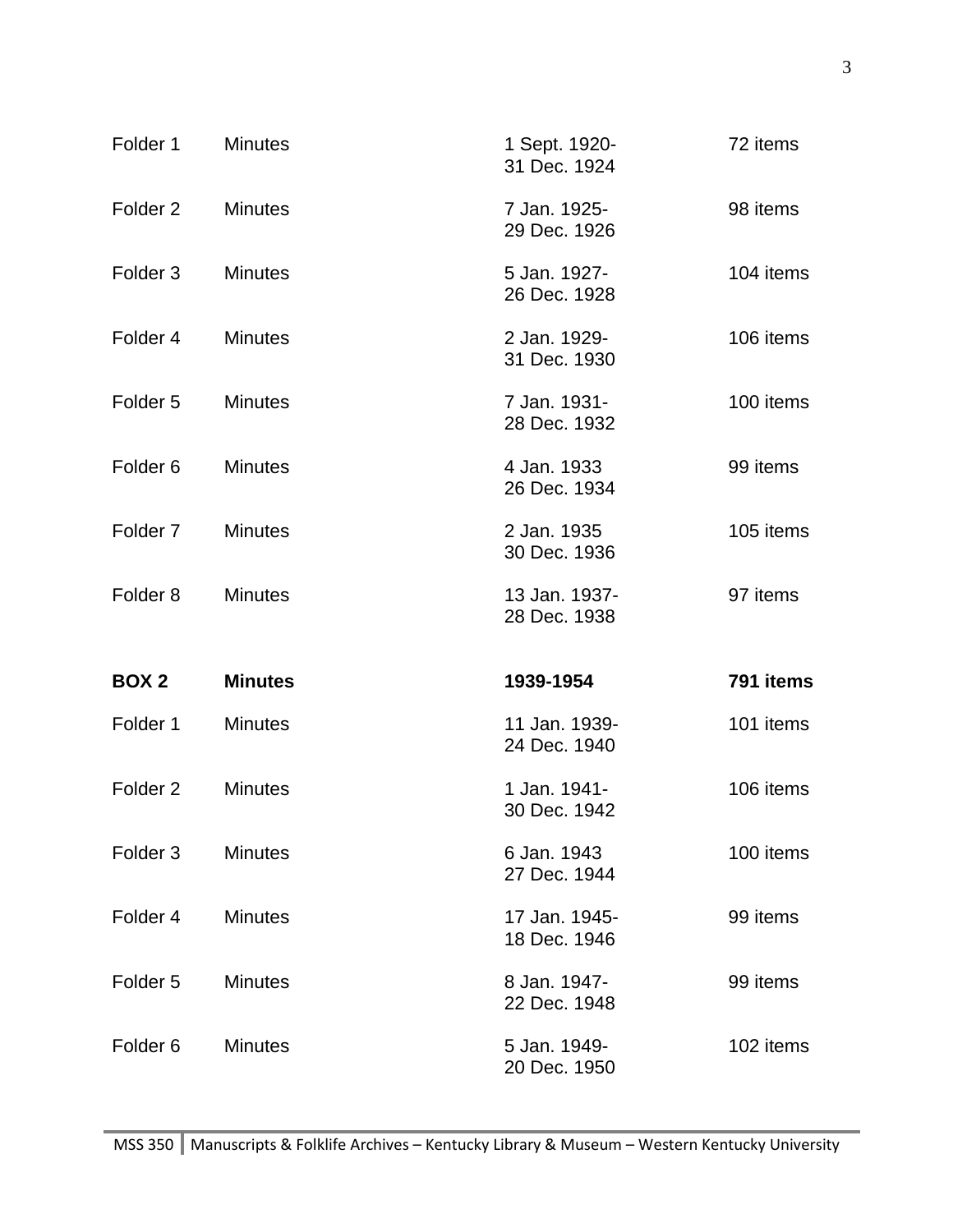| Folder <sub>7</sub> | <b>Minutes</b>                                                          | 17 Jan. 1951-<br>24 Dec. 1952  | 86 items  |
|---------------------|-------------------------------------------------------------------------|--------------------------------|-----------|
| Folder <sub>8</sub> | <b>Minutes</b>                                                          | 7 Jan. 1953-<br>8 Dec. 1954    | 98 items  |
| BOX <sub>3</sub>    | <b>Minutes</b>                                                          | 1955-1961                      | 205 items |
| Folder 1            | <b>Minutes</b>                                                          | 26 Jan. 1955-<br>12 Dec. 1956  | 98 items  |
| Folder <sub>2</sub> | <b>Minutes</b>                                                          | 9 Jan. 1957-<br>12 Nov. 1958   | 79 items  |
| Folder <sub>3</sub> | <b>Minutes</b>                                                          | 7 Jan. 1959-<br>8 Feb. 1961    | 26 items  |
|                     | <b>SUBSERIES 2 Minutes of the meetings</b><br>of the Board of Directors | 1925-2019                      | items     |
|                     |                                                                         |                                |           |
| BOX <sub>1</sub>    | <b>Minutes</b>                                                          | 1925-2008                      | 690 items |
| Folder 1            | <b>Minutes</b>                                                          | 7 Jan. 1925-<br>19 Sept. 1934  | 115 items |
| Folder <sub>2</sub> | <b>Minutes</b>                                                          | 3 July 1935-<br>22 Dec. 1944   | 118 items |
| Folder <sub>3</sub> | <b>Minutes</b>                                                          | 31 Jan. 1945-<br>26 March 1963 | 129 items |
| Folder 4            | <b>Minutes</b>                                                          | 7 July 1971-<br>14 Dec. 1983   | 107 items |
| Folder <sub>5</sub> | <b>Minutes</b>                                                          | 16 Jan. 1984-<br>21 Dec. 1998  | 122 items |
| Folder <sub>6</sub> | <b>Minutes</b>                                                          | 1999-2008                      | 107 items |
| <b>BOX 2</b>        | <b>Minutes</b>                                                          | 2009-2019                      | 127 items |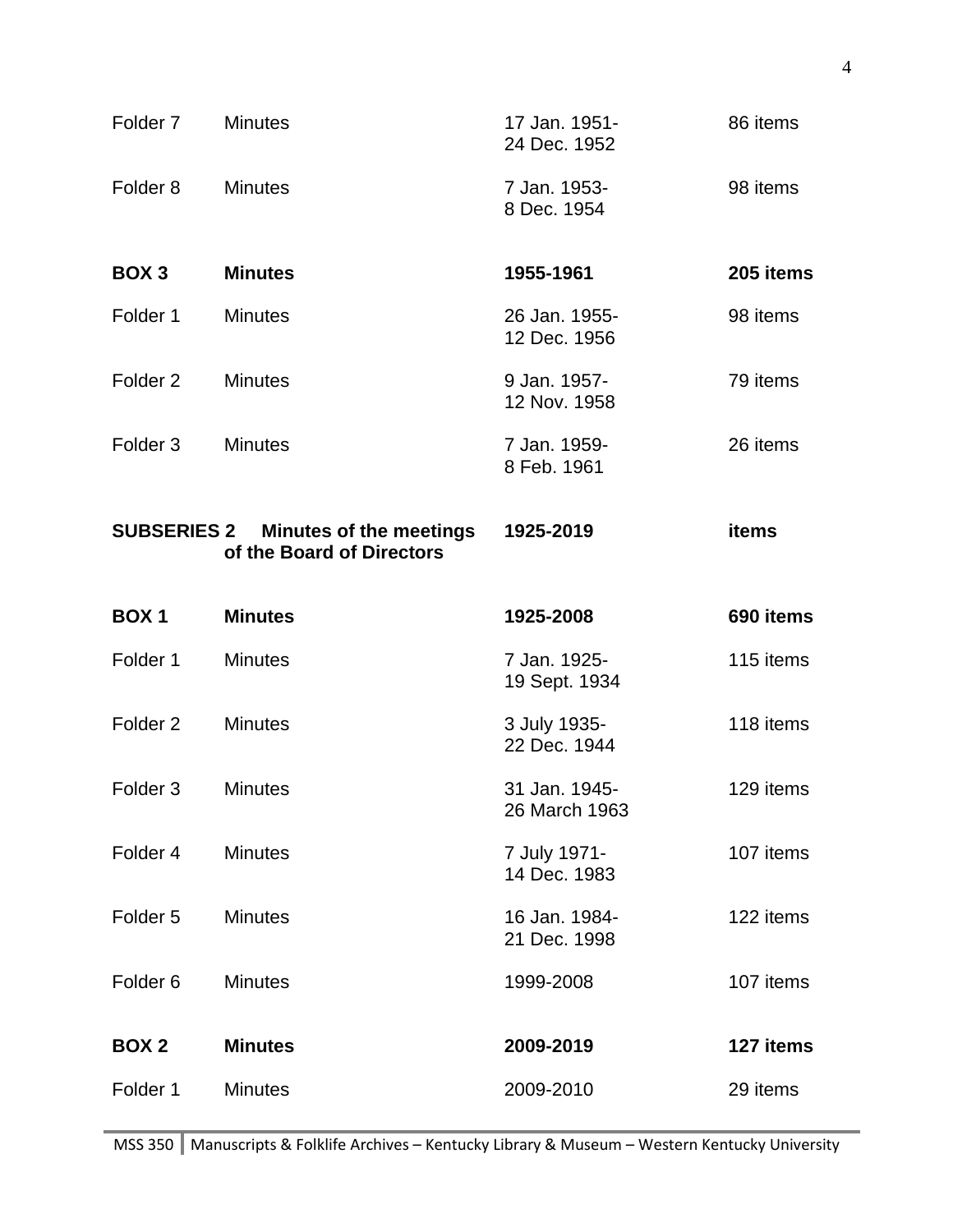| Folder 2 | <b>Minutes</b> | 2011-2015 | 55 items |
|----------|----------------|-----------|----------|
| Folder 3 | <b>Minutes</b> | 2016-2017 | 25 items |
| Folder 4 | <b>Minutes</b> | 2018-2019 | 18 items |

# **SUBSERIES 3 Correspondence**

| <b>BOX1</b>         | Correspondence | 1920-1943                      | 627 items |
|---------------------|----------------|--------------------------------|-----------|
| Folder 1            | Correspondence | 17 June 1920-<br>10 April 1929 | 60 items  |
| Folder <sub>2</sub> | Correspondence | 8 Jan. 1930-<br>29 Dec. 1930   | 36 items  |
| Folder <sub>3</sub> | Correspondence | 3 Jan. 1931-<br>10 Dec. 1931   | 68 items  |
| Folder 4            | Correspondence | 7 Jan. 1932-<br>26 Nov. 1932   | 65 items  |
| Folder <sub>5</sub> | Correspondence | 18 Jan. 1933-<br>19 Dec. 1933  | 50 items  |
| Folder <sub>6</sub> | Correspondence | 30 Jan. 1934-<br>3 Dec. 1935   | 62 items  |
| Folder <sub>7</sub> | Correspondence | 2 Jan. 1936-<br>28 Dec. 1937   | 43 items  |
| Folder <sub>8</sub> | Correspondence | 7 Jan. 1938-<br>12 Dec. 1939   | 92 items  |
| Folder <sub>9</sub> | Correspondence | 12 Jan. 1940-<br>26 Dec. 1941  | 85 items  |
| Folder 10           | Correspondence | 14 Jan. 1942-<br>14 Dec. 1943  | 66 items  |
| <b>BOX2</b>         | Correspondence | 1945-2014                      | 688 items |
| Folder 1            | Correspondence | 28 March 1945-                 | 63 items  |
|                     |                |                                |           |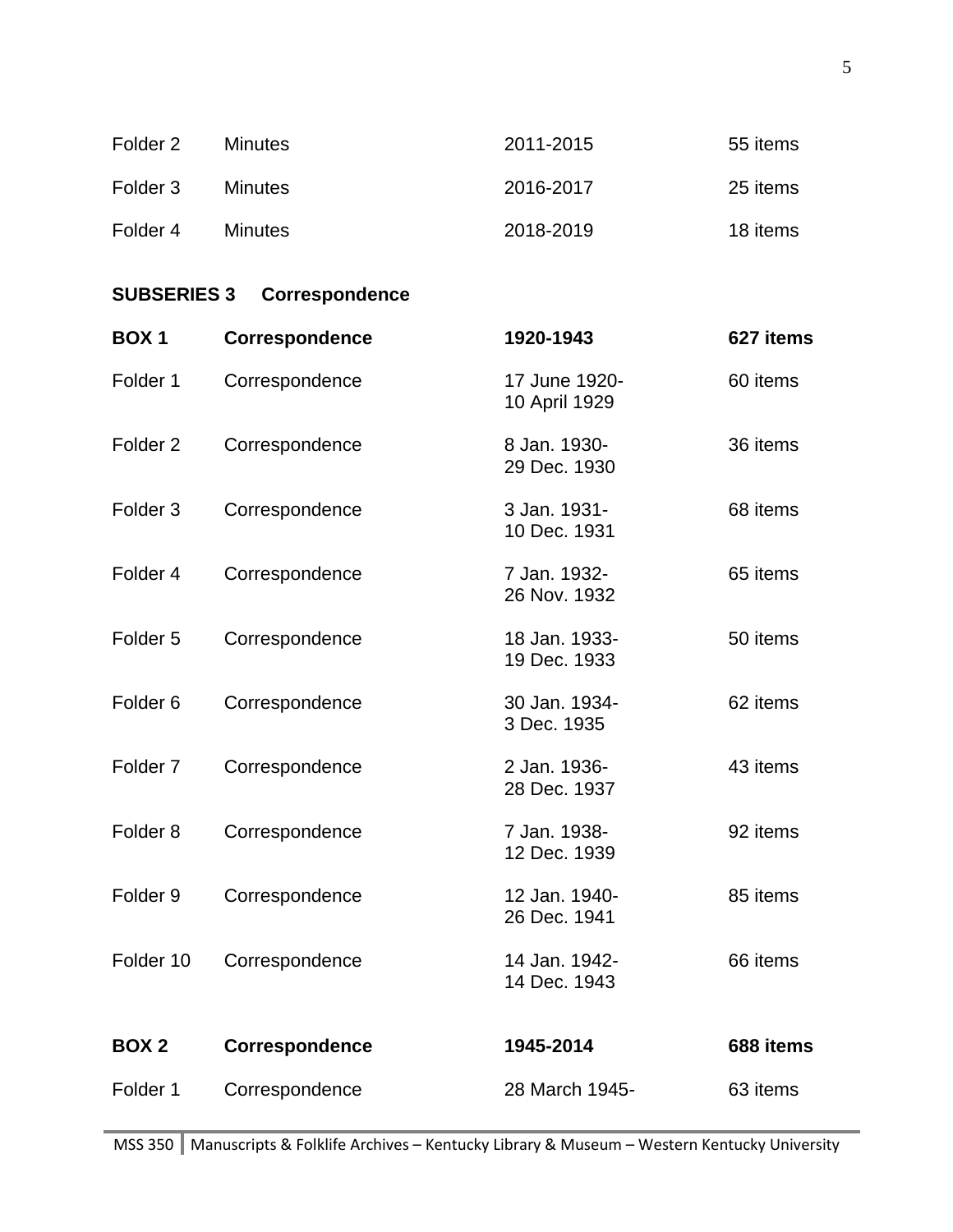Folder 2 Correspondence 9 Jan. 1948- 79 items 1 Dec. 1949 Folder 3 Correspondence 19 Jan. 1950- 51 items 15 Dec. 1950 Folder 4 Correspondence 9 Jan. 1951- 40 items 12 Nov. 1951 Folder 5 Correspondence 11 Jan. 1952- 43 items 3 Dec. 1952 Folder 6 Correspondence 15 Jan. 1953- 54 items 11 Dec. 1953 Folder 7 Correspondence 21 Jan. 1954- 66 items 28 Dec. 1955 Folder 8 Correspondence 10 Jan. 1956- 76 items 21 Dec. 1957 Folder 9 Correspondence 27 Jan. 1958- 92 items 17 Jan. 2007 Folder 10 Correspondence 2008-2014 92 items Folder 11 Correspondence n. d. 32 items

19 Dec. 1947

#### **SUBSERIES 4 Committees**

| Box 1    | <b>Committees</b>           | 1928-1996                     | 65 items |
|----------|-----------------------------|-------------------------------|----------|
| Folder 1 | <b>Club Council minutes</b> | 29 Jan. 1929-<br>11 Oct. 1961 | 40 items |
| Folder 2 | Committee reports           | 18 Jan. 1928-<br>11 Dec. 1996 | 25 items |

#### **SUBSERIES 5 Projects**

| Box 1    | <b>Projects</b>             | 1924-2013 | 263 items |
|----------|-----------------------------|-----------|-----------|
| Folder 1 | <b>Kentucky Society for</b> | 1924-1962 | 35 items  |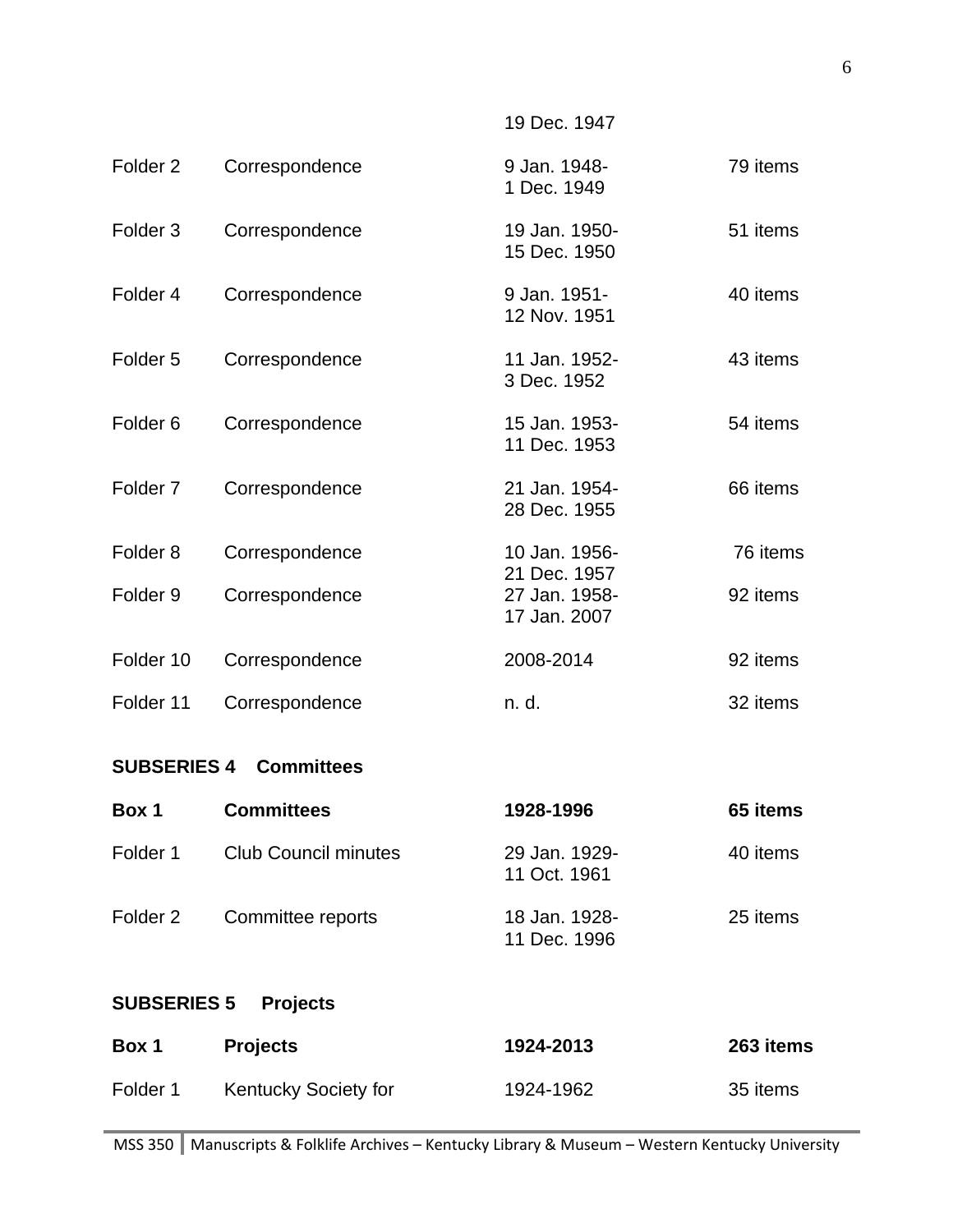Crippled Children

| Folder <sub>2</sub> | Rotary camp                                             | 1927-1942 | 25 items |
|---------------------|---------------------------------------------------------|-----------|----------|
| Folder <sub>3</sub> | <b>Hobby Fair</b>                                       | 1934-1958 | 34 items |
| Folder <sub>4</sub> | World War II plaque                                     | 1942-1943 | 17 items |
| Folder <sub>5</sub> | Scholarship fund,<br><b>Western Kentucky University</b> | 1977-2005 | 19 items |
| Folder <sub>6</sub> | <b>Group Study Exchange</b>                             | 1981      | 67 items |
| Folder <sub>7</sub> | Adopt-a-Class                                           | 1990-2005 | 15 items |
| Folder <sub>8</sub> | <b>Miscellaneous</b>                                    | 1932-2013 | 48 items |
| Folder <sub>9</sub> | Donation analysis                                       | 1987-1994 | 3 items  |

# **SUBSERIES 6 Reports**

| Box 1               | <b>Reports</b>                                          | 1921-2014 | 169 items |
|---------------------|---------------------------------------------------------|-----------|-----------|
| Folder 1            | Semi-annual reports of club<br>membership               | 1921-2009 | 59 items  |
| Folder <sub>2</sub> | Reports to district governor<br>of club activities      | 1930-1985 | 19 items  |
| Folder <sub>3</sub> | <b>Financial reports</b>                                | 1922-2007 | 66 items  |
| Folder 3a           | <b>Financial reports</b>                                | 2008-2014 | 15 items  |
| Folder 4            | <b>Reports of Kentucky</b><br><b>Secretary of State</b> | 1973-1977 | 4 items   |
| Folder <sub>5</sub> | <b>Reports to Internal Revenue</b><br>Service           | 1945-1983 | 5 items   |
| Folder <sub>6</sub> | President's report                                      | 1980      | 1 item    |
| <b>SUBSERIES 7</b>  | <b>Programs</b>                                         |           |           |
| Box 1               | <b>Programs</b>                                         | 1934-2015 | 22 items  |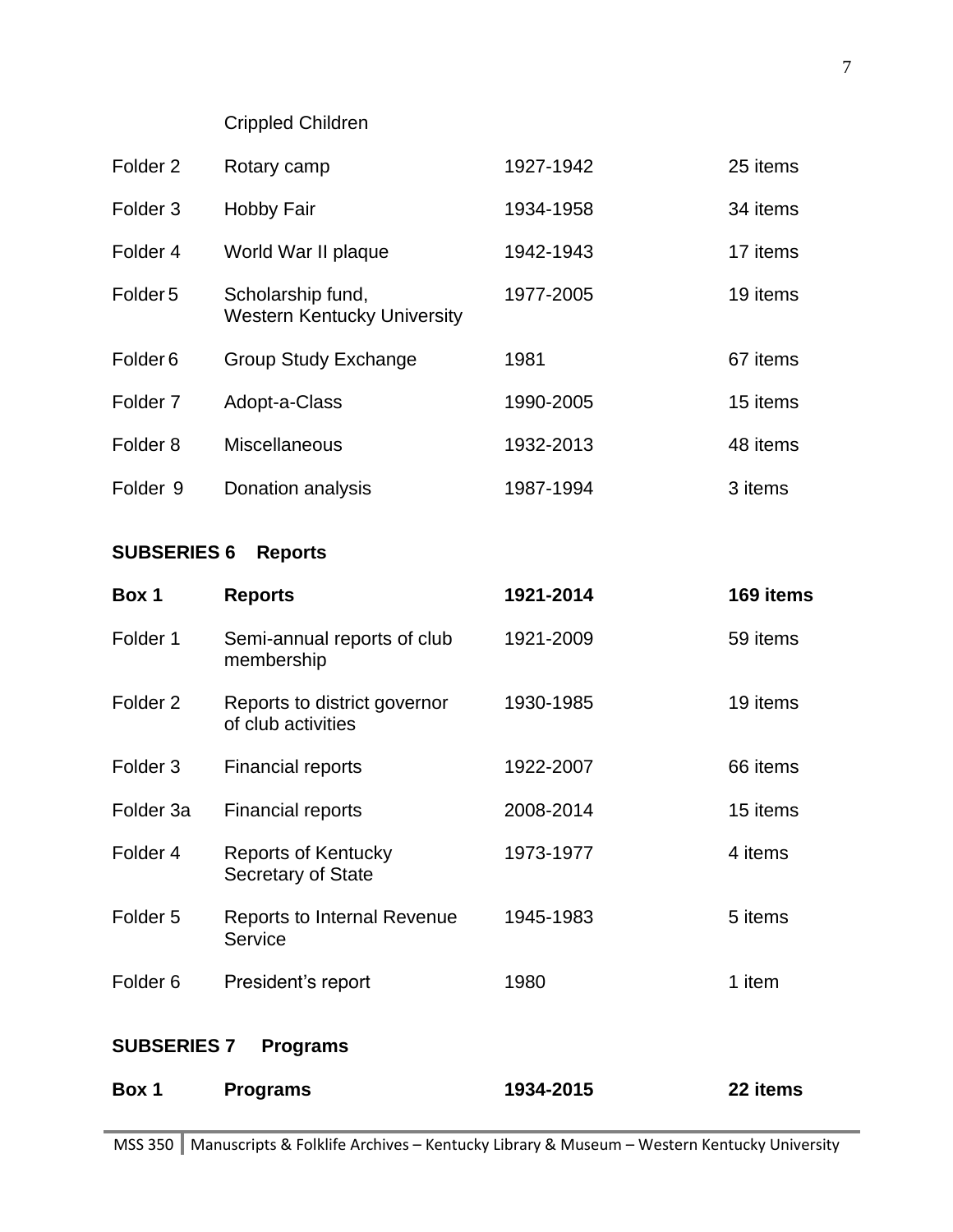| Folder 1            | Programs delivered at Rotary<br>meetings                   | [1939]-2015  | 18 items  |
|---------------------|------------------------------------------------------------|--------------|-----------|
| Folder <sub>2</sub> | Items related to selection<br>of program topics            | 1934, [n.d.] | 5 items   |
| <b>SUBSERIES 8</b>  | <b>Resolutions</b>                                         |              |           |
| Box 1               | <b>Resolutions</b>                                         | 1927-1980    | 22 items  |
| Folder 1            | Resolutions related to civic<br>affairs                    | 1927-1980    | 22 items  |
| <b>SUBSERIES 9</b>  | <b>History</b>                                             |              |           |
| Box 1               | <b>History</b>                                             | [1923?]-2010 | 42 items  |
| Folder 1            | History of the club                                        | [1923?]-2010 | 18 items  |
| Folder <sub>2</sub> | Judith Smith history of club;<br>related correspondence    | 1980         | 17 items  |
| Folder <sub>3</sub> | Video recording of 75 <sup>th</sup><br>anniversary program | 1 Nov. 1995  | 1 item    |
| Folder 4            | Rotary International history                               | 1945-2005    | 6 items   |
| <b>SUBSERIES 10</b> | <b>Membership</b>                                          |              |           |
| Box 1               | <b>Membership</b>                                          | 1920-2014    | 337 items |
| Folder 1            | Charter membership list                                    | 1920         | 1 item    |
| Folder <sub>2</sub> | Membership rosters                                         | 1931-1959    | 39 items  |
| Folder <sub>3</sub> | Membership rosters                                         | 1960-2014    | 32 items  |
| Folder 4            | Membership rosters                                         | n.d.         | 12 items  |
| Folder <sub>5</sub> | Officers and committee lists                               | 1931-1976    | 27 items  |
| Folder <sub>6</sub> | <b>Classification surveys</b>                              | 1925-1961    | 12 items  |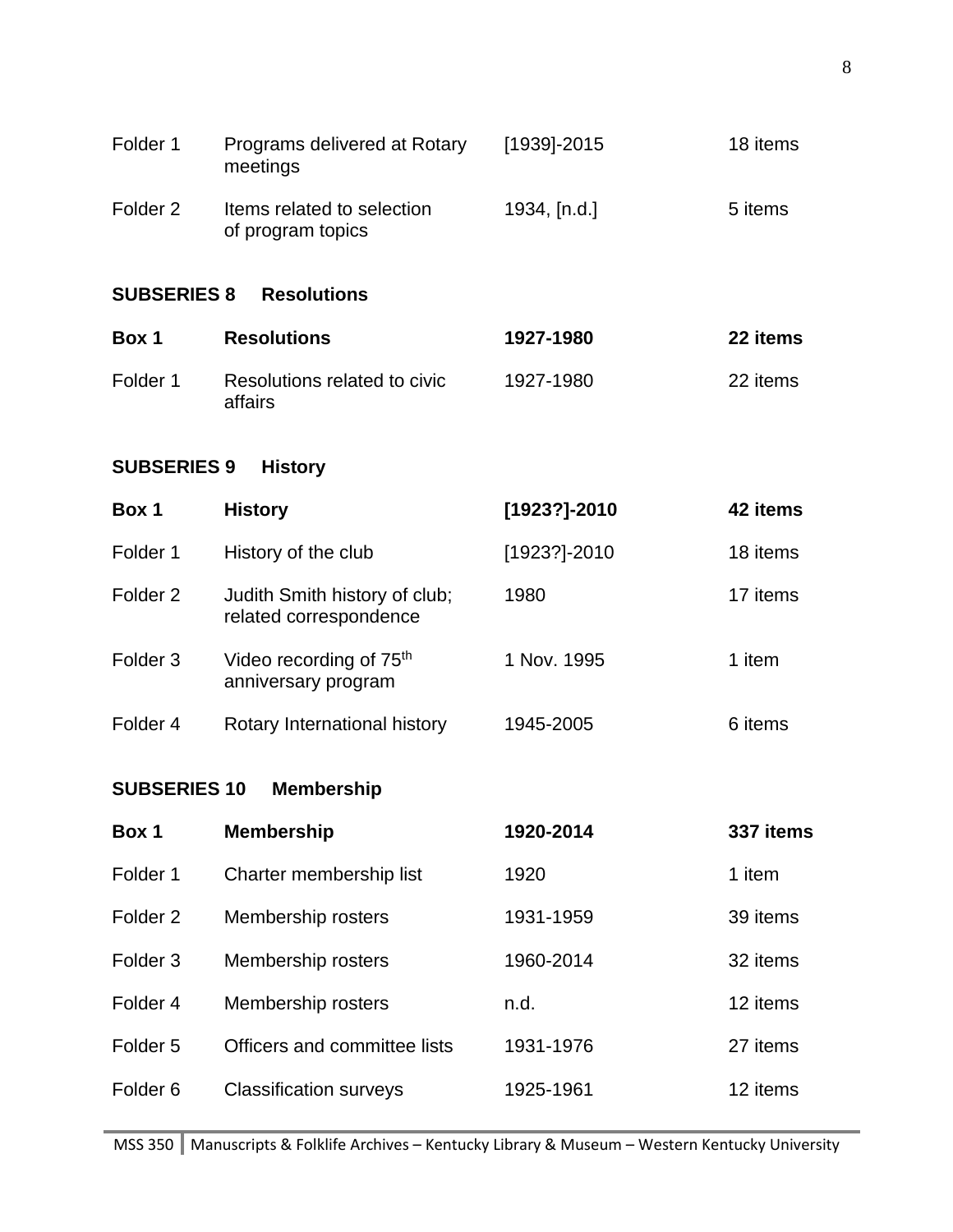| Folder <sub>7</sub> | <b>Classification surveys</b>                                  | 1972-1991       | 9 items    |
|---------------------|----------------------------------------------------------------|-----------------|------------|
| Folder <sub>8</sub> | Paul Harris fellows; Rotary<br>Foundation                      | 1955-[2004?]    | 12 items   |
| Folder <sub>9</sub> | Resolutions on the deaths of<br>members                        | 1939-1977       | 9 items    |
| Folder 10           | Resolutions of honor and<br>sympathy                           | 1931-1971       | 4 items    |
| Folder 11           | Visitor's cards and off-site<br>attendance cards               | 1941-1963       | 13 items   |
| Folder 12           | Membership forms A-Z,<br>8 1/2 x 7 in.                         | 1996-2008       | 167 items  |
| Box 2               | <b>Membership</b>                                              | 1940-2005       | 1115 items |
| Folder 1            | Membership forms A-P<br>$5\frac{1}{2} \times 3\frac{1}{2}$ in. | 1940-2005       | 1115 items |
|                     |                                                                |                 |            |
| Box 3               | <b>Membership</b>                                              | 1940-2010       | 418 items  |
| Folder 1            | Membership forms R-Y<br>5 1/2 x 3 1/2 in.                      | 1940-2005       | 378 items  |
| Folder <sub>2</sub> | Membership forms                                               | 2007-2009       | 18 items   |
| Folder <sub>3</sub> | Membership correspondence -<br>Chiefly resignations            | 2007-2010       | 22 items   |
| Box 4               | <b>Directories</b>                                             | [1995?]-[2010?] | 5 items    |
| Folder 1            | Pictorial directory                                            | n.d.            | 1 item     |
| Folder <sub>2</sub> | Pictorial directory                                            | n.d.            | 1 item     |
| Folder <sub>3</sub> | <b>Binder for pictorial</b><br>directory                       | n.d.            | 1 item     |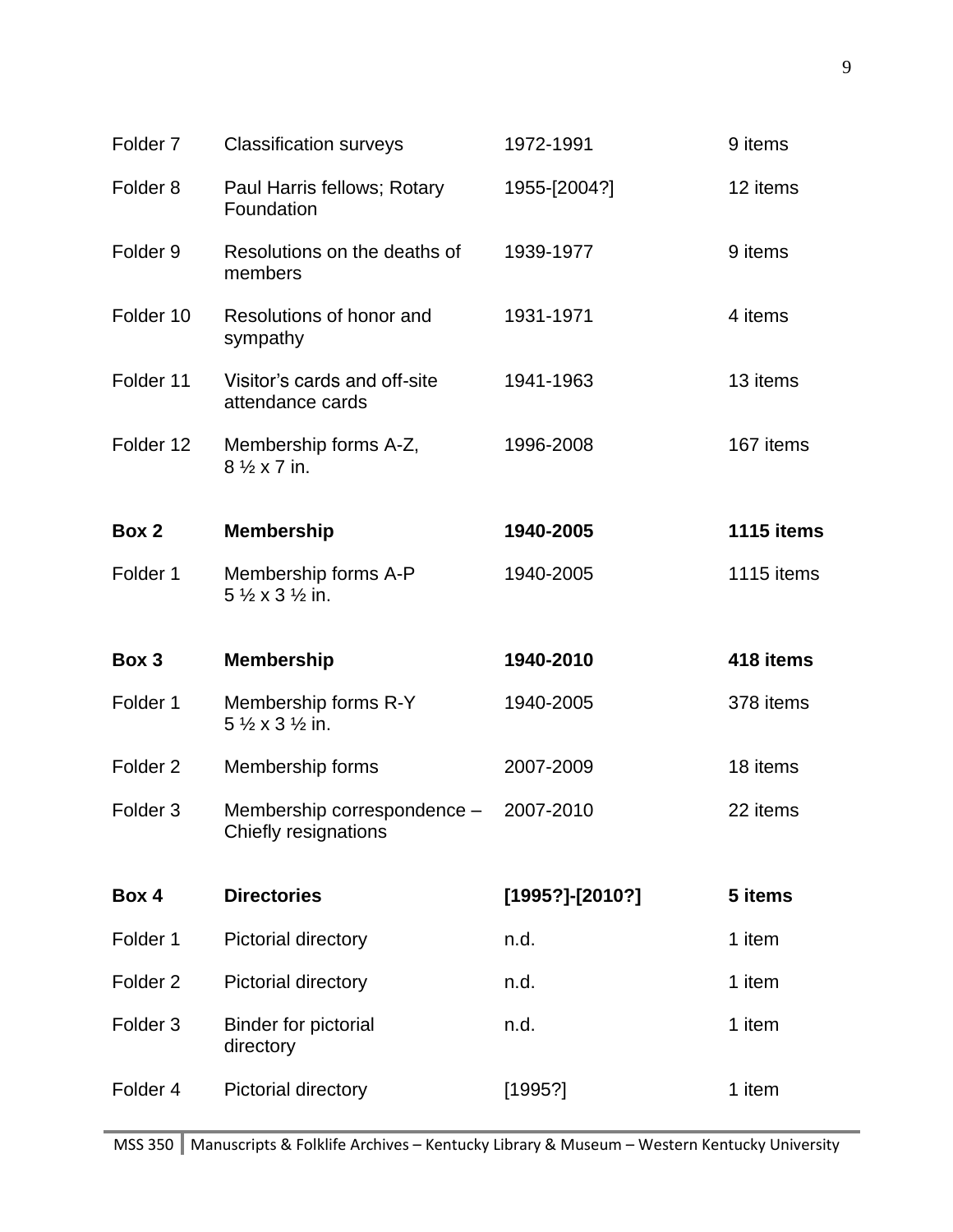| Folder 5 | Pictorial directory | [2010?] | 1 item |
|----------|---------------------|---------|--------|
|----------|---------------------|---------|--------|

## **SERIES II Publications**

## **SUBSERIES 1 Local publications**

| Box 1               | <b>Local newsletters</b>        | 1925-2015                     | 764 items |
|---------------------|---------------------------------|-------------------------------|-----------|
| Folder 1            | "The Pinion"                    | 4 May 1925-<br>24 Aug. 1925   | 18 items  |
| Folder <sub>2</sub> | "The Rotoscript"                | 14 Jan. 1931-<br>27 Dec. 1948 | 105 items |
| Folder <sub>3</sub> | "The Rotoscript"                | 3 Jan. 1949-<br>7 Sept. 1955  | 96 items  |
| Folder 4            | "The Bowling Green<br>Rotarian" | 28 Jan. 1959-<br>27 July 1960 | 38 items  |
| Folder <sub>5</sub> | "The Cog"                       | 3 Aug. 1960-<br>13 Dec. 1961  | 65 items  |
| Folder <sub>6</sub> | "The Cog"                       | 10 Jan. 1962-<br>13 June 2007 | 70 items  |
| Folder <sub>7</sub> | "The Cog"                       | 28 Jul. 2010-<br>22 Dec. 2010 | 22 items  |
| Folder <sub>8</sub> | "The Cog"                       | 5 Jan. 2011-<br>21 Dec. 2011  | 50 items  |
| Folder <sub>9</sub> | "The Cog"                       | 4 Jan. 2012-<br>19 Dec. 2012  | 50 items  |
| Folder 10           | "The Cog"                       | 2 Jan. 2013-<br>18 Dec. 2012  | 50 items  |
| Folder 11           | "The Cog"                       | 8 Jan. 2014-<br>19 Dec. 2014  | 50 items  |
| Folder 12           | "The Cog"                       | 7 Jan. 2015-<br>24 Jul. 2015  | 50 items  |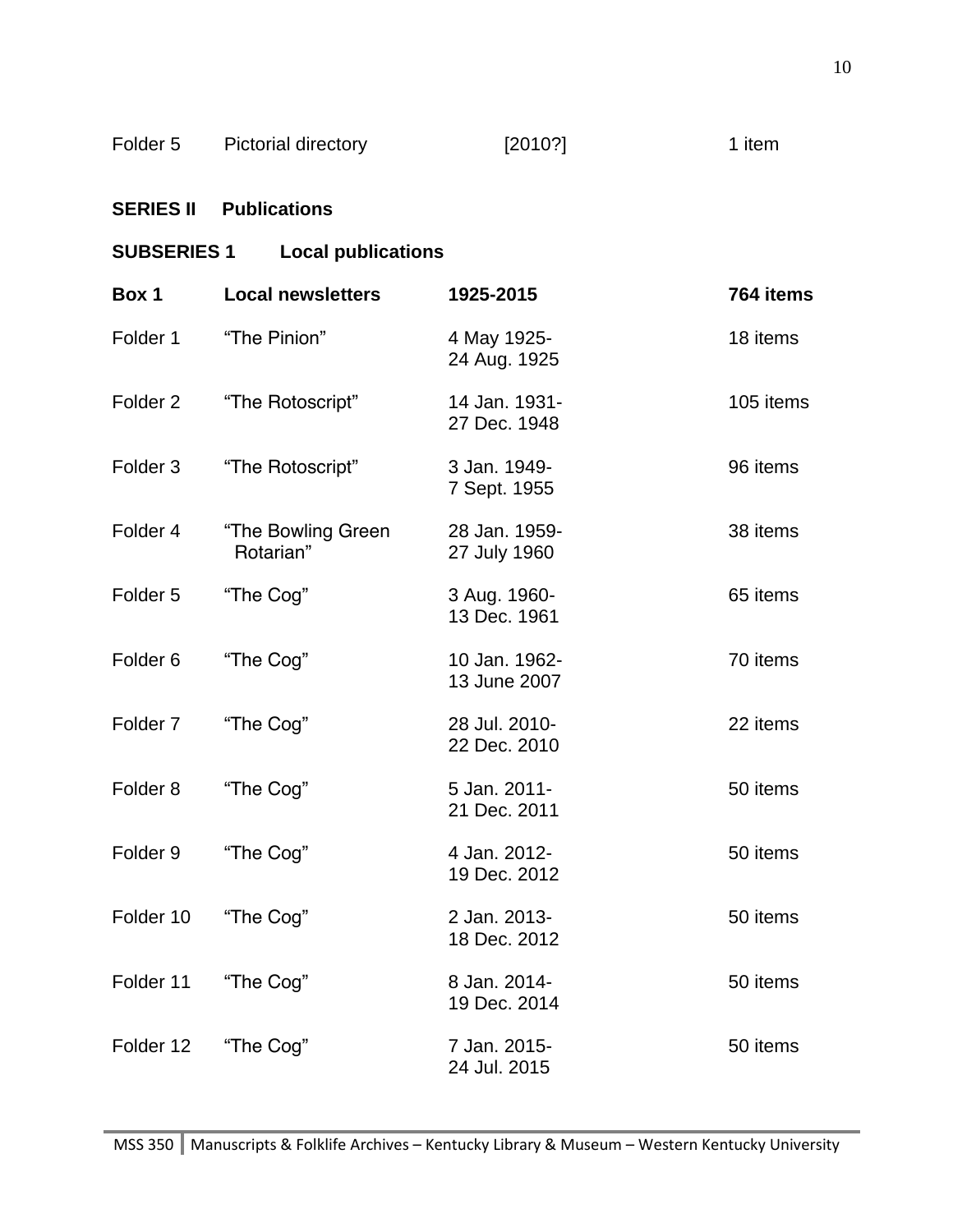| Folder 13           | "The Cog"                                  | 6 Jan. 2016-<br>21 Dec. 2016 |           | 50 items  |
|---------------------|--------------------------------------------|------------------------------|-----------|-----------|
| Folder 14           | "The Cog"                                  | 4 Jan. 2017-<br>28 Jun. 2017 |           | 50 items  |
| Box 1               | "The Cog"                                  |                              | 2017-2019 | 99 items  |
| Folder 1            | "The Cog"                                  |                              | 2017-2018 | 50 items  |
| Folder <sub>2</sub> | "The Cog"                                  |                              | 2018-2019 | 49 items  |
| <b>SUBSERIES 2</b>  | <b>District publications</b>               |                              |           |           |
| Box 1               | <b>District publications</b>               | 1937-1994                    |           | 135 items |
| Folder 1            | Governor's monthly<br>letter - District 18 | May 1937                     |           | 1 item    |

| Folder <sub>2</sub> | Governor's monthly<br>letter - District 161                                       | March 1938-<br>22 June 1949       | 27 items |
|---------------------|-----------------------------------------------------------------------------------|-----------------------------------|----------|
| Folder <sub>3</sub> | Governor's monthly<br>letter - District 233                                       | 18 July 1949-<br>15 Dec. 1953     | 35 items |
| Folder 4            | Governor's monthly<br>letter - District 233                                       | 15 Jan. 1954-<br>18 April 1957    | 37 items |
| Folder <sub>5</sub> | Governor's monthly<br>letter - District 671                                       | 4 July 1957-<br>December, 1985    | 7 items  |
| Folder <sub>6</sub> | "The Hub," monthly<br>bulletin - District 671                                     | 15 August 1957-<br>February, 1958 | 3 items  |
| Folder <sub>7</sub> | District directory; District<br>operations manual and<br>fact book - District 671 | 1985; 1994                        | 2 items  |
| Folder <sub>8</sub> | Items related to district<br>designations                                         | 1957; n.d.                        | 3 items  |

## **SUBSERIES 3 Rotary International publications**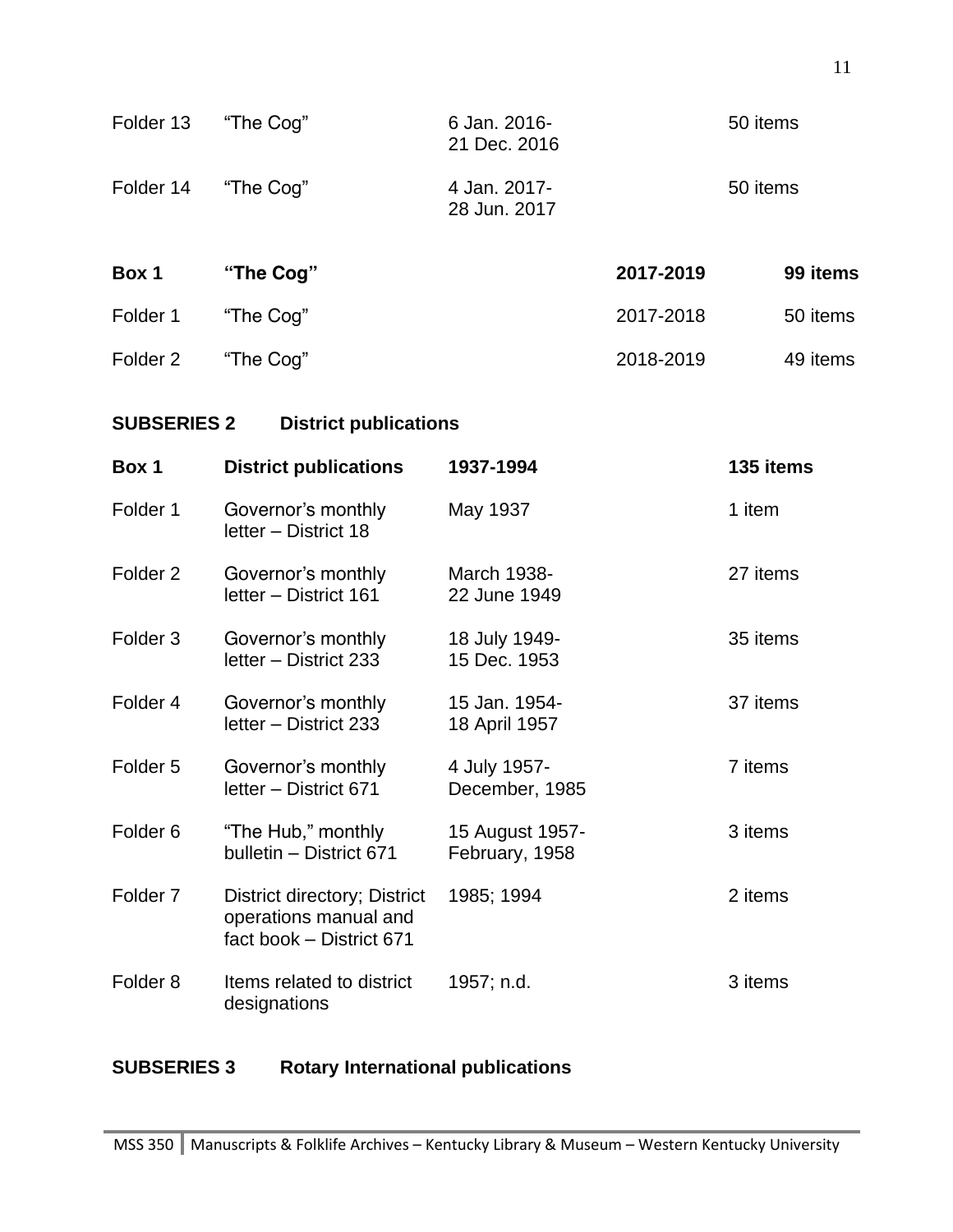| Box 1               | R. I. publications                                         | 1944-2010                      | 63 items  |
|---------------------|------------------------------------------------------------|--------------------------------|-----------|
| Folder 1            | Outline of Classifications;<br><b>Adventure in Service</b> | 1952; 1960                     | 2 items   |
| Folder <sub>2</sub> | Pamphlets                                                  | 1951-1971                      | 12 items  |
| Folder <sub>3</sub> | <b>Club Service papers</b>                                 | 1969-1971                      | 22 items  |
| Folder 4            | <b>International Service</b><br>papers                     | 1971                           | 4 items   |
| Folder <sub>5</sub> | <b>Vocational Service</b><br>papers                        | [n.d.]                         | 5 items   |
| Folder <sub>6</sub> | Miscellaneous                                              | 1944-2010                      | 18 items  |
| <b>SERIES III</b>   | <b>Miscellaneous</b>                                       |                                |           |
| <b>SUBSERIES 1</b>  | <b>Clippings</b>                                           |                                |           |
| Box 1               | <b>Clippings</b>                                           | 1923-2019                      | 613 items |
| Folder 1            | Clippings                                                  | 23 Feb. 1923-<br>16 June 1949  | 57 items  |
| Folder <sub>2</sub> | Clippings                                                  | 16 April 1952-<br>11 Dec. 1957 | 126 items |
| Folder <sub>3</sub> | Clippings                                                  | 8 Jan. 1958-<br>23 Dec. 1959   | 94 items  |
| Folder 4            | Clippings                                                  | 6 Jan. 1960-<br>12 Dec. 1962   | 157 items |
| Folder <sub>5</sub> | Clippings                                                  | 2 Jan. 1963-<br>13 Jan. 2011   | 88 items  |
| Folder <sub>6</sub> | Clippings                                                  | 2011-2019                      | 59 items  |
| Folder <sub>7</sub> | Clippings                                                  | n.d.                           | 32 items  |
|                     |                                                            |                                |           |

# **SUBSERIES 2 Photographs**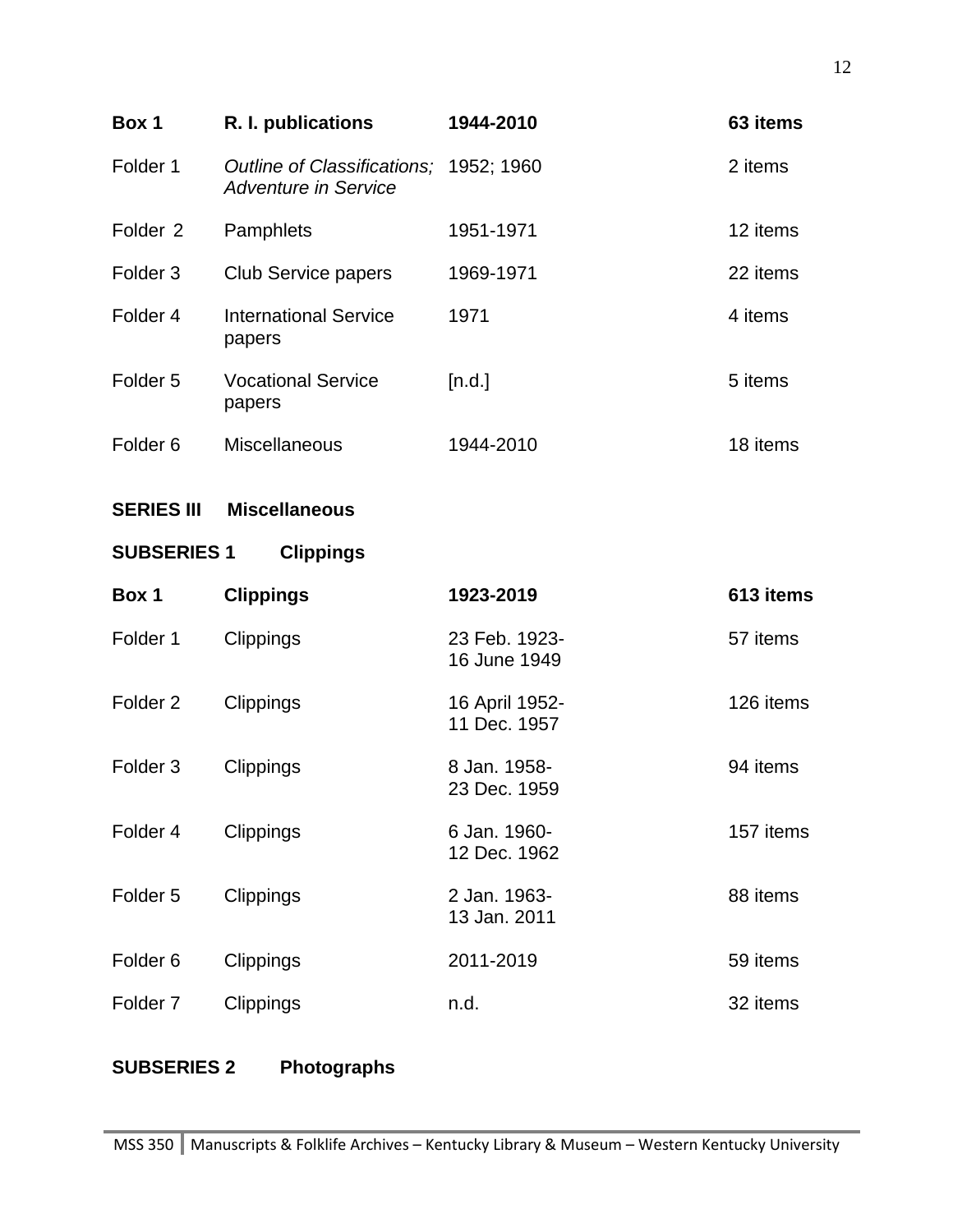| Box 1                                 | <b>Photographs</b> | 1936-2006    | 90 items |
|---------------------------------------|--------------------|--------------|----------|
| Folder 1                              | Photographs        | 1936-1995    | 20 items |
| Folder 2                              | Photographs        | [2001?]-2006 | 62 items |
| Folder <sub>3</sub><br>(compact disc) | Photographs        | Dec. 2006    | 1 item   |
| Folder 4                              | Photographs        | n.d.         | 7 items  |

## **SUBSERIES 3 Miscellaneous**

| Box 1               | <b>Miscellaneous</b>                  | 1926-2008 | 225 items |
|---------------------|---------------------------------------|-----------|-----------|
| Folder 1            | Special events                        | 1926-2005 | 23 items  |
| Folder <sub>2</sub> | Christmas cards                       | 1935-1952 | 8 items   |
| Folder <sub>3</sub> | Miscellaneous financial information   | 1924-1974 | 12 items  |
| Folder <sub>4</sub> | Certificates and awards               | 1944-2008 | 36 items  |
| Folder <sub>5</sub> | Items from other clubs                | 1938-1995 | 7 items   |
| Folder <sub>6</sub> | Campaigns                             | 1932-1995 | 27 items  |
| Folder <sub>7</sub> | District Assembly - District 18       | 1932      | 1 item    |
| Folder <sub>8</sub> | District Assembly -<br>District 161   | 1947-1948 | 2 items   |
| Folder <sub>9</sub> | District Assembly -<br>District 233   | 1949-1957 | 8 items   |
| Folder 10           | District Assembly -<br>District 671   | 1958-1962 | 4 items   |
| Folder 11           | District Conference - District 18     | 1930-1935 | 4 items   |
| Folder 12           | District Conference -<br>District 161 | 1940-1949 | 3 items   |
| Folder 13           | District Conference -<br>District 233 | 1951-1957 | 4 items   |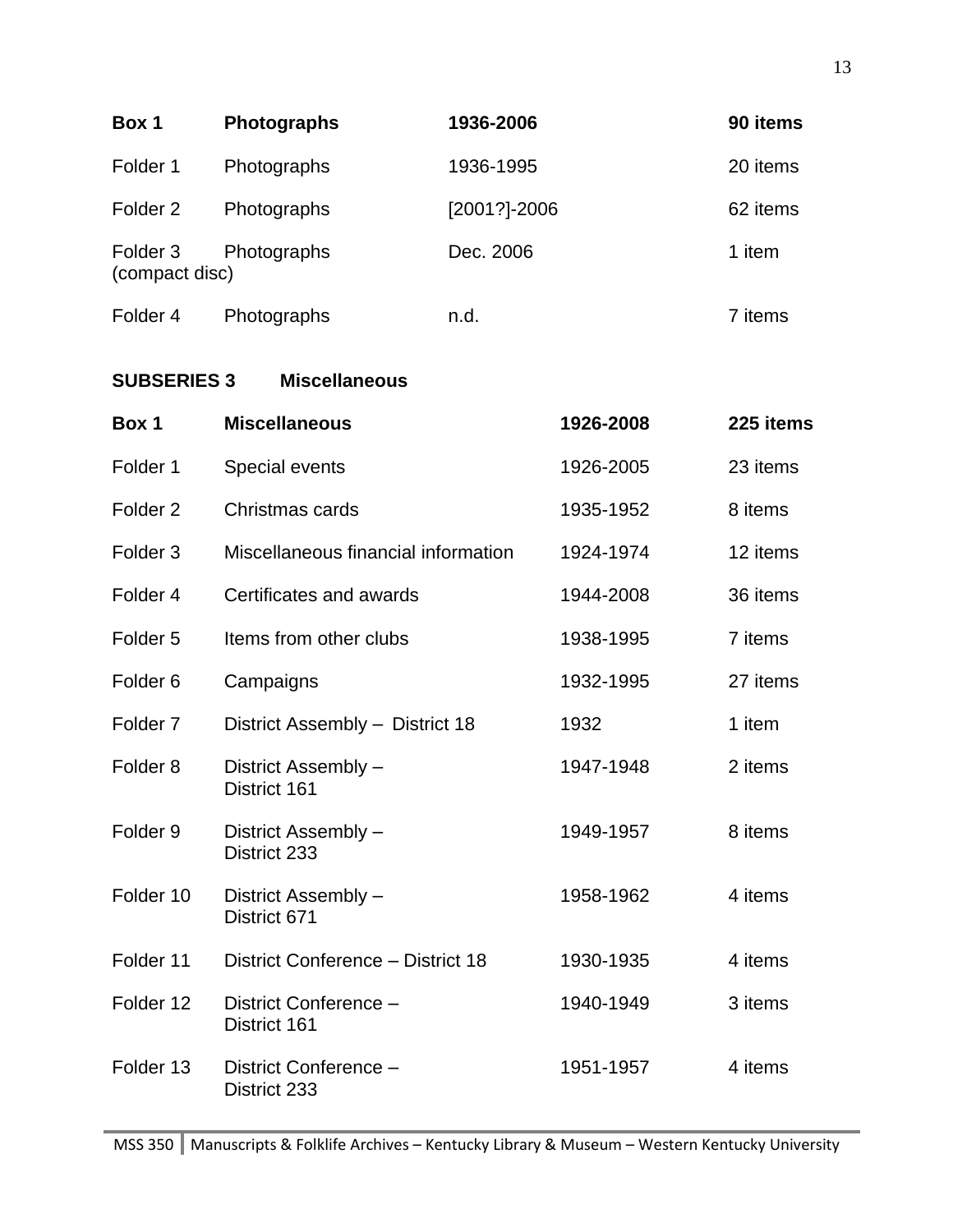| Folder 14                 | District Conference -<br>District 671                                                                 | 1959-2007 | 8 items  |
|---------------------------|-------------------------------------------------------------------------------------------------------|-----------|----------|
| Folder 15                 | Rotary International<br><b>Golden Anniversary</b>                                                     | 1955      | 32 items |
| Folder 16                 | Rotary International conventions<br>credential certificates and expense<br>forms                      | 1929-1991 | 29 items |
| Folder 17                 | Rotary International<br>miscellaneous                                                                 | 1942-1959 | 13 items |
| Folder 18<br>C1D2a<br>#15 | Oversized club charter,<br>organizational chart,<br><b>Rotary International Week</b><br>proclamations | 1934-1980 | 4 items  |

### *BIBLIOGRAPHIC RECORD*

|     | MSS ROTARY Club - Bowling Green, | 1920-2020 |
|-----|----------------------------------|-----------|
| 350 | Kentucky                         |           |

Items related to the Rotary Club of Bowling Green, Kentucky, as well as Rotary International. The minutes, correspondence, newsletters, resolutions, reports, clippings, and photographs highlight the organization's many years of service projects and civic involvement.

20 boxes. 241 folders. 8,342 items. Originals, photocopies, typescripts, photos, VCRs, DVDs, and compact discs. 2010.150.1

## *SUBJECT ANALYTICS*

*Adventure in Service* II,Sub3,B1,F1 Barkley, Alben William, 1877-1956 I,Sub3,B2,F4 Camps – Warren County – Relating to 1927-1942 I,Sub5,B1,F2 Carson, James Oliver, 1855-1943 – Comments about Cartwright, Frederick Dean, Jr., 1879-1929 – Comments about I, Sub10, B1, F9 Chandler, Albert Benjamin "Happy," 1898-1991 I,Sub3,B1,F9&B2,F7 Christmas cards, 1935-1952 III,Sub3,B1,F2